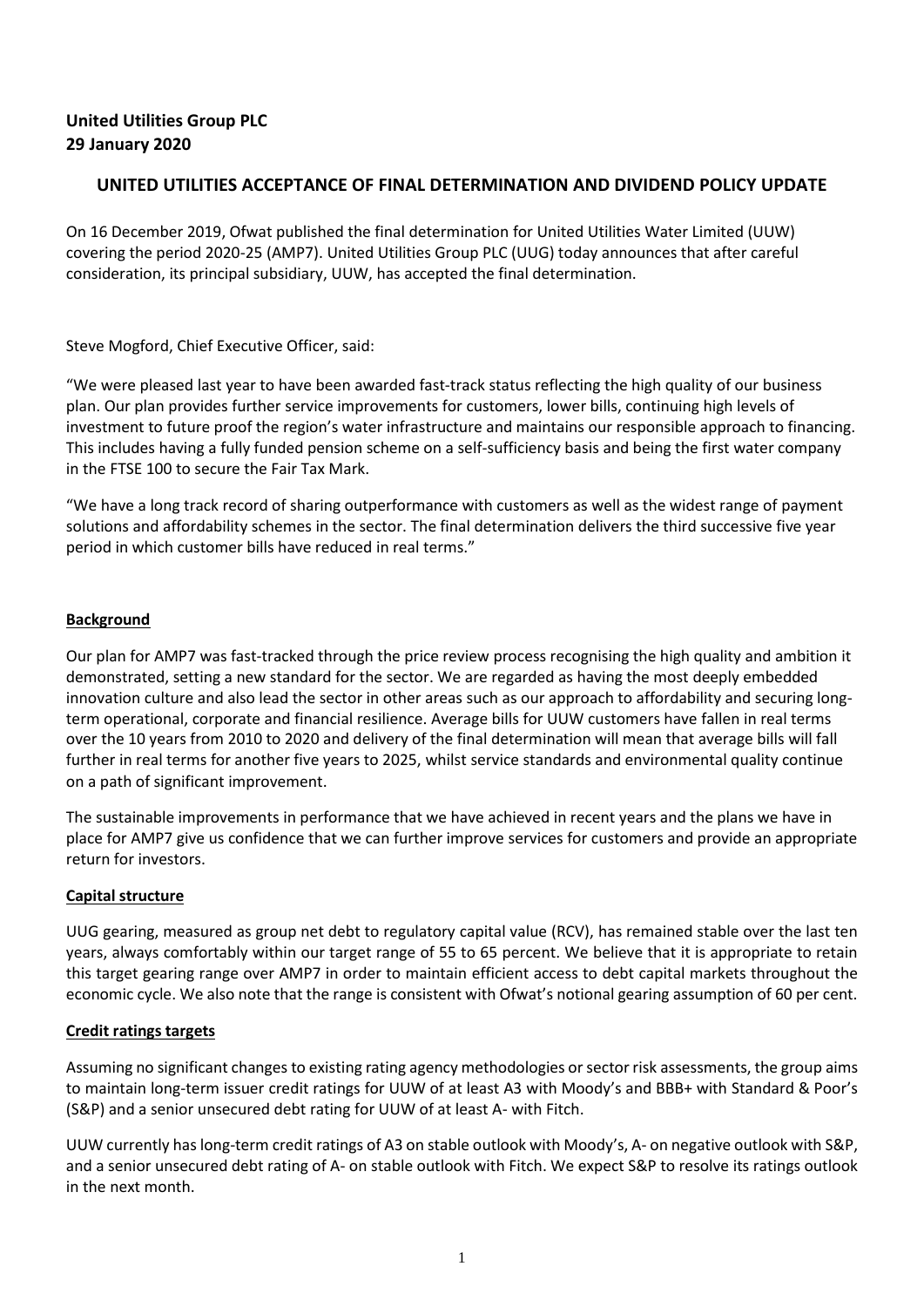### **UUG AMP7 dividend policy**

In line with UUG's existing dividend policy for 2015-20 (AMP6), the total dividend per ordinary share for 2019/20 is expected to be 42.60 pence.

With respect to its AMP7 dividend policy, the UUG board announces that the group will target growing its dividend per share by CPIH inflation each year from 2019/20 through to 2024/25. The change from the current RPI growth to the lower CPIH growth for AMP7 is consistent with the change to CPIH as the basis for indexing allowed revenues.

This target reflects a detailed assessment of the final determination, including the lower allowed regulatory return for AMP7.

We have a long track record of sharing outperformance with customers exemplified by the additional investment in excess of £600 million in total across the period 2010-20 (AMPs 5 and 6). The balance of outperformance after sharing with customers has been retained by the group and is therefore available for distribution.

Whilst the PR19 final determination is challenging, the group enters the new regulatory period in a financially robust position and is therefore confident in distributing this accumulated regulatory outperformance given a backdrop of lower investment requirements and therefore lower growth in UUW's RCV across AMP7.

The basis for UUG dividend distributions in AMP7 comprises expected returns from UUW based on AMP7 performance, including the base dividend return of 4 per cent (nominal) on the equity portion of the Shadow RCV, together with accumulated outperformance in prior periods that has been retained by the group after sharing with customers.

More detail on the UUW AMP7 dividend policy can be found in the appendix including a summary of the UUW dividend policy disclosure that will be included in the Annual Performance Report (APR) for 2019/20 later this year.

The UUG board believes that this approach represents an appropriate balance, recognising our assessment of the final determination, the importance of income to shareholders and the need to retain a robust and sustainable financial profile in the interest of all stakeholders.

### **Future events**

We will hold a conference call to provide the opportunity to ask questions regarding our decisions outlined above at 14.00 today and will host a capital markets day in London on 2 March 2020. The details of the conference call are as below with further details to follow regarding the capital markets day.

The conference call can be accessed by dialling: UK toll: +44 (0)20 3936 2999 Passcode: 306115

For further information, please contact:

| Gaynor Kenyon – Corporate Affairs Director | +44 (0) 7753 622 282 |
|--------------------------------------------|----------------------|
| Robert Lee – Head of Investor Relations    | +44 (0) 7500 087 704 |
| Graeme Wilson – Tulchan Communications     | +44 (0) 2073 534 200 |

This announcement contains inside information, disclosed in accordance with the Market Abuse Regulation which came into effect on 3 July 2016 and for UK Regulatory purposes the person responsible for making the announcement is Simon Gardiner, Company Secretary.

#### LEI 2138002IEYQAOC88ZJ59

Classification – PR19 Final Determination acceptance and dividend policy